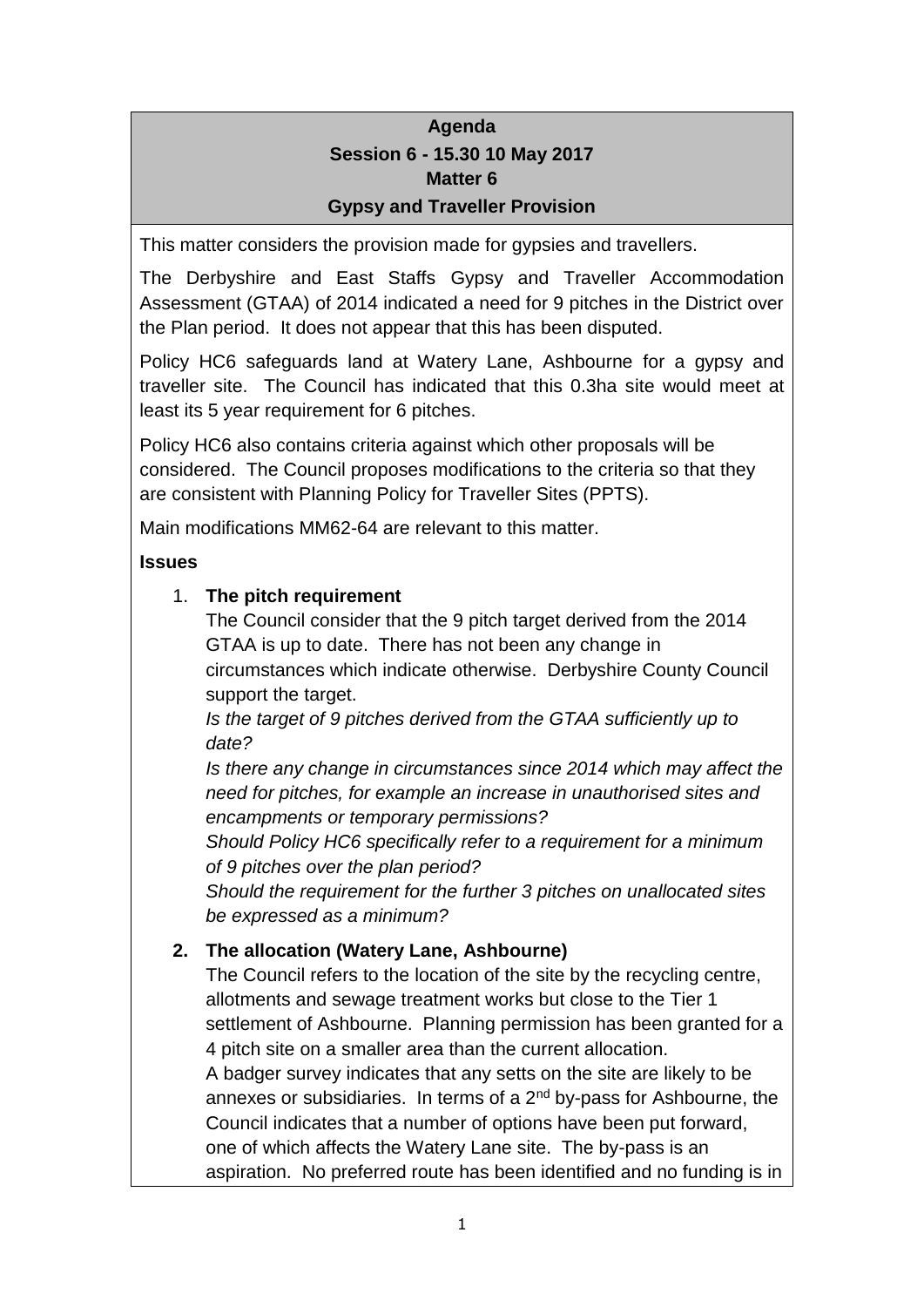place.

The site is owned by DCC who support the allocation. Funding has been provided for a design specification which will form the basis of tenders. Discussions are progressing between DDDC and DCC about lease arrangements.

A SOCG has been drawn up between the Council and the NFGLG that agrees that the site is suitable and would provide a minimum of 6 pitches.

*Is the Watery Lane site a suitable and sustainable location for gypsies and travellers?*

*In particular are there constraints such as the presence of badgers, access limitations, contamination and flooding and drainage issues that would make the site unsuitable?*

*Does the proximity of the recycling centre and sewage works provide a suitable environment for a traveller site?*

*Is there sufficient evidence that the site is deliverable, including the availability of funding to cover capital and ongoing* 

*maintenance/management costs?*

#### **3. Allocations to meet the pitch requirement**

Based on a pitch size of 325 sq m (referred to in the GTAA) the Council state that 9 pitches could be provided on the site. Based on a larger pitch size of 500 sq m (providing space for an amenity block) 6 pitches could be accommodated.

The Council indicate that the allocation would meet the 5 year requirement for pitches and that the additional need beyond that period would be met through windfall sites considered against the criteria in Policy HC6.

*Assuming that Watery Lane is a suitable site how many pitches could it realistically accommodate?*

*Should other sites be allocated to ensure that the need is met and to increase choice? E.g. the Woodyard, Derby Road, Homesford*

#### **4. The criteria within Policy HC6**

Modifications are proposed to criteria (f) and (g) that are supported by the NFGLG as set out in the SOCG.

*Are the criteria within Policy HC6 as modified consistent with PPTS and supportive of new sites in suitable locations?*

#### **Main Evidence Base**

CD53 – GTAA

EX/05 - Council response to Inspector's Preliminary questions of 14 February EX/12 – Ashbourne Bypass Engineering Feasibility Study